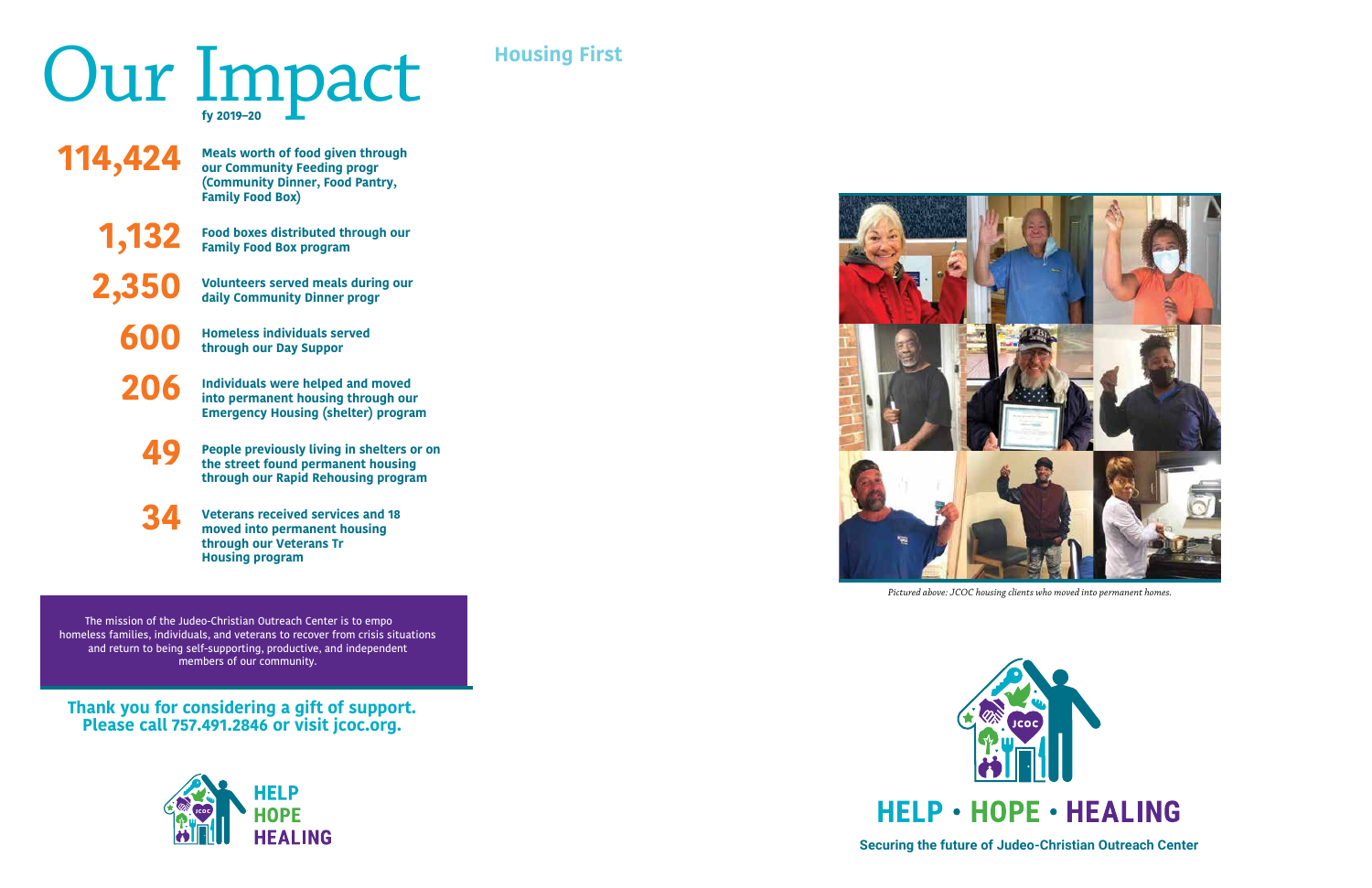## **Meet Cornelius**

C**ornelius found himself sleeping at the Virginia Beach Boardwalk right in the middle of the Covid-19 pandemic. The middleaged man had lost his job at a car rental company in November 2019, and his family's home was foreclosed shortly afterwards. Finding a permanent home became critical because Cornelius struggles with Stage 5 kidney disease. He had to have permanent housing in order to begin dialysis.** 

**While sleeping outside, Cornelius connected with JCOC's Rapid Rehousing initiative (RRH). He worked with one of our housing locators to find shared housing in Norfolk. Gifted with a box full of food and a Welcome Home Basket (included cleaning supplies, dishes and bedding), he moved from homelessness to housing in May 2020. He loved his room, and thankfully began dialysis shortly after moving.** 

**Just ten months later, Cornelius is financially independent and has completed RRH! He had entered with no stable income, but staff helped him to start receiving Social Security and disability benefits. He has moved into his own 1-bedroom apartment, and wants to work part-time as a driver. But for** 

**now, this determined man is concentrating on his health, going to dialysis appointments three times every week. Cornelius welcomes the JCOC family's prayers, and expressed, "I thank God for everyone for helping."**

#### *Every journey out of homelessness starts with a single anxious step. With a bright and bold new project, Judeo-Christian Outreach Center will make the path less treacherous for thousands more people.*

Judeo-Christian Outreach Center (JCOC) has responded to the needs of the most vulnerable in our community for more than 35 years providing a shoulder to lean on while empowering struggling families and individuals, including veterans, to succeed every day.

Darkness and despair are hard to escape when you're hungry or without a home. And yet they are the constant companions for more than 20,000 people in Virginia Beach. A lost job, an expensive hospital stay or some other misfortune has pushed many of our clients past the brink. They ask for nothing more than helping hands, so that they can return to the productive lives so many of the rest of us take for granted. All that's needed, in many cases, is JCOC's skilled intervention—backed by the heartfelt generosity of its donors and volunteers—to make that important difference.

JCOC firmly believes we are only truly successful if every client is provided the tools to rebuild their way to a more productive and constructive life. We have accomplished much over the years providing *help* to those who are hungry through the Food Pantry, Food Box, and Community Dinner programs; *hope* for those who are downtrodden and homeless through the Emergency Housing (shelter), Rapid Rehousing, Veterans Transitional Housing, and Permanent Supportive Housing programs; and *healing* through our Housing Support Services, Employment and Disability Benefit assistance services.

The need is still much larger than we can currently address. Our success over the decades and the gracious giving of our community have now emboldened us to take the next step. It is no small one. With the community's support, we have the opportunity to dramatically increase our ability to serve those in need now and for future generations. We can and must do more!

> With the launch of the *Help. Hope. Healing.* campaign, JCOC plans to completely rebuild our outdated and inefficient campus on Virginia Beach Boulevard near the Oceanfront. With an estimated investment of \$10 million, JCOC will create the truly inviting refuge we've long envisioned.

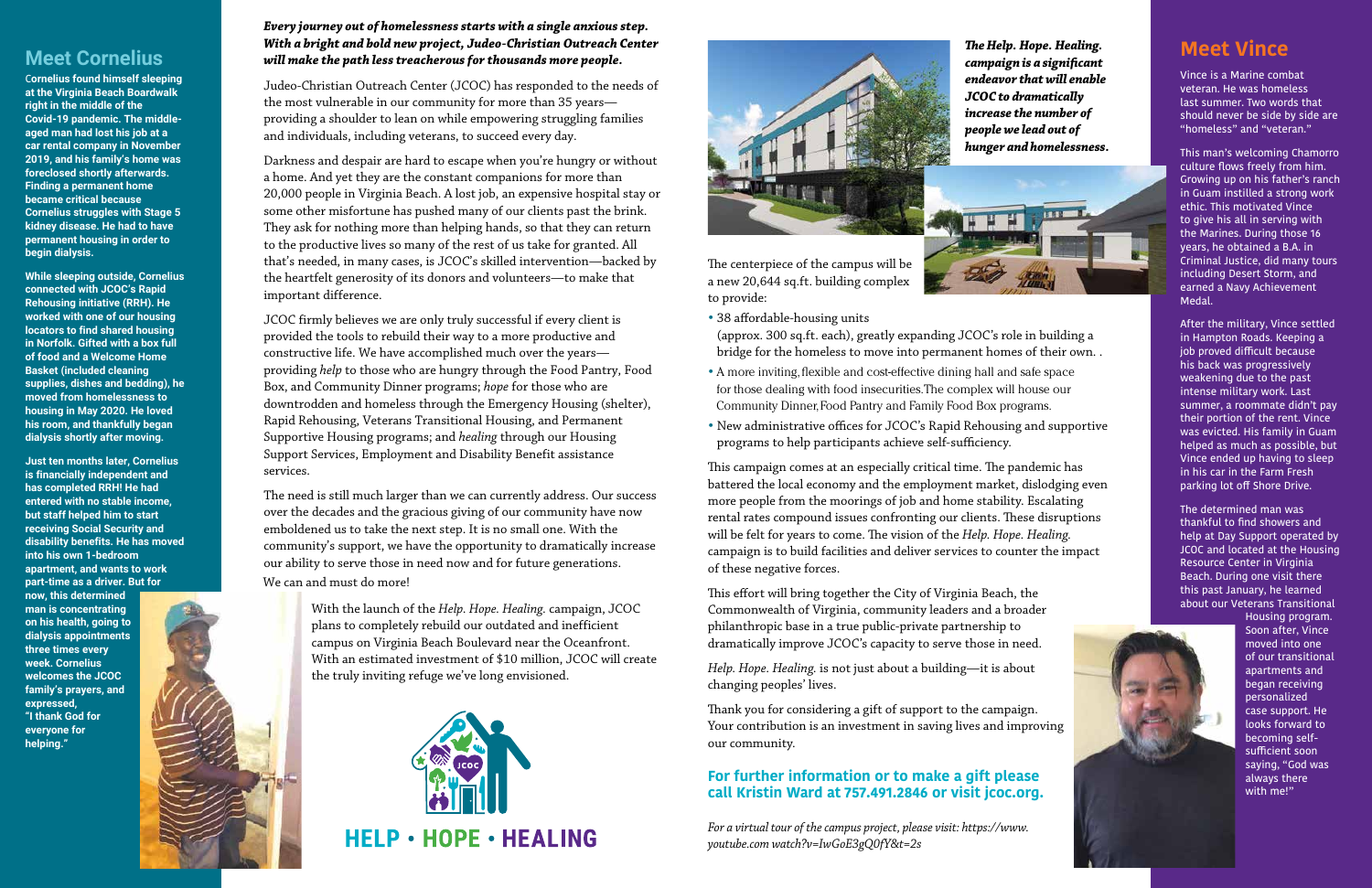

The centerpiece of the campus will be a new 20,644 sq.ft. building complex providing:

**•** 38 affordable-housing units (approx. 300 sq.ft. each), greatly expanding JCOC's role in building a bridge for the homeless to move into permanent homes of their own.

- **•** A more inviting, flexible and cost-effective dining hall and safe space for those dealing with food insecurities. The complex will house our Community Dinner, Food Pantry and Family Food Box programs.
- **•** New administrative offices for JCOC's Rapid Rehousing and supportive programs to help participants achieve self-sufficiency.

This campaign comes at an especially critical time. The pandemic has battered the local economy and the employment market, dislodging even more people from the moorings of job and home stability. Escalating rental rates compound issues confronting our clients. These disruptions will be felt for years to come. The vision of the *Help. Hope. Healing.* campaign is to build facilities and deliver services to counter the impact of these negative forces.

This effort will bring together the City of Virginia Beach, the Commonwealth of Virginia, community leaders and a broader philanthropic base in a true public-private partnership to dramatically improve JCOC's capacity to serve those in need.

*Help. Hope. Healing.* is not just about a building—it is about changing people's lives.

Thank you for considering a gift of support to the campaign. Your contribution is an investment in saving lives and improving our community.

### **For further information or to make a gift please [call Kristin Ward at 757.491.2846 or visit jcoc.org.](https://www.youtube.com/watch?v=IwGoE3gQ0fY&t=2s)**

*For a virtual tour of the campus project, please visit: https://www. youtube.com watch?v=IwGoE3gQ0fY&t=2s* 

*The Help. Hope. Healing. campaign is a significant endeavor that will enable JCOC to dramatically increase the number of people we lead out of hunger and homelessness.*



## **Meet Vince**

**Vince is a Marine combat veteran. He was homeless last summer. Two words that should never be side by side are "homeless" and "veteran."** 

**This man's welcoming Chamorro culture flows freely from him. Growing up on his father's ranch in Guam instilled a strong work ethic. This motivated Vince to give his all in serving with the Marines. During those 16 years, he obtained a B.A. in Criminal Justice, did many tours including Desert Storm, and earned a Navy Achievement Medal.** 

**After the military, Vince settled in Hampton Roads. Keeping a job proved difficult because his back was progressively weakening due to the past intense military work. Last summer, a roommate didn't pay their portion of the rent. Vince was evicted. His family in Guam helped as much as possible, but Vince ended up having to sleep in his car in the Farm Fresh parking lot off Shore Drive.** 

**The determined man was thankful to find showers and help at Day Support operated by JCOC and located at the Housing Resource Center in Virginia Beach. During one visit there this past January, he learned about our Veterans Transitional Housing program.**



**Soon after, Vince moved into one of our transitional apartments and began receiving personalized case support. He looks forward to becoming selfsufficient soon, saying, "God was always there with me!"**